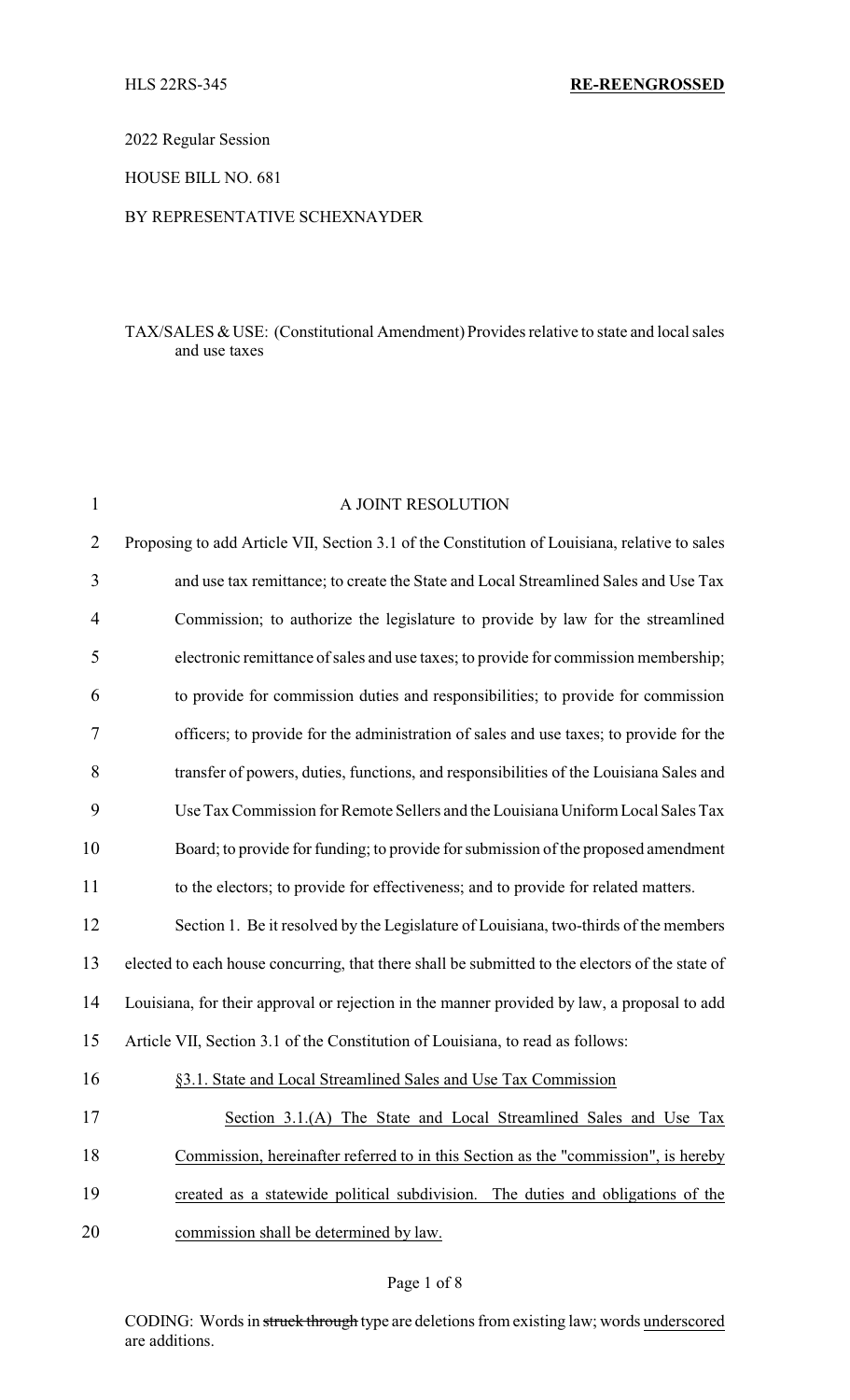| $\mathbf{1}$   | $(B)(1)$ The membership of the commission shall be comprised of eight                |  |  |
|----------------|--------------------------------------------------------------------------------------|--|--|
| $\overline{2}$ | members, each of whom shall be subject to Senate confirmation, as follows:           |  |  |
| 3              | (a) One member appointed by the Louisiana School Boards Association or               |  |  |
| 4              | its successor.                                                                       |  |  |
| 5              | One member appointed by the Louisiana Municipal Association or its<br>(b)            |  |  |
| 6              | successor.                                                                           |  |  |
| 7              | (c) One member appointed by the Police Jury Association of Louisiana or              |  |  |
| 8              | its successor.                                                                       |  |  |
| 9              | One member appointed by the Louisiana Sheriffs' Association or its<br>(d)            |  |  |
| 10             | successor.                                                                           |  |  |
| 11             | (e) The secretary of the Department of Revenue, or a designee of the                 |  |  |
| 12             | secretary.                                                                           |  |  |
| 13             | (f) One member appointed by the governor.                                            |  |  |
| 14             | (g) One member appointed by the speaker of the House of Representatives.             |  |  |
| 15             | (h) One member appointed by the president of the Senate.                             |  |  |
| 16             | The initial members of the commission shall be appointed at the first<br>(2)         |  |  |
| 17             | meeting.                                                                             |  |  |
| 18             | (3) The commission shall have a chairman and vice-chairman and such other            |  |  |
| 19             | officers as the commission deems necessary. The initial chairman of the commission   |  |  |
| 20             | shall be elected by commission members at the first meeting and shall be a member    |  |  |
| 21             | appointed pursuant to Subsubparagraphs $(1)(a)$ through $(d)$ of this Paragraph. The |  |  |
| 22             | initial vice-chairman shall be elected by commission members at the first meeting    |  |  |
| 23             | and shall be a member appointed pursuant to Subsubparagraphs $(1)(e)$ through $(h)$  |  |  |
| 24             | of this Paragraph. Thereafter, on the anniversary of the initial election of the     |  |  |
| 25             | chairman and vice-chairman, the commission shall elect as chairman a member          |  |  |
| 26             | appointed pursuant to Subsubparagraphs $(1)(e)$ through $(h)$ of this Paragraph, and |  |  |
| 27             | shall elect as vice-chairman a member appointed pursuant to Subsubparagraphs         |  |  |
| 28             | $(1)(a)$ through $(d)$ of this Paragraph. The election of chairman and vice-chairman |  |  |
| 29             | positions shall continue to rotate in this manner each year.                         |  |  |

# Page 2 of 8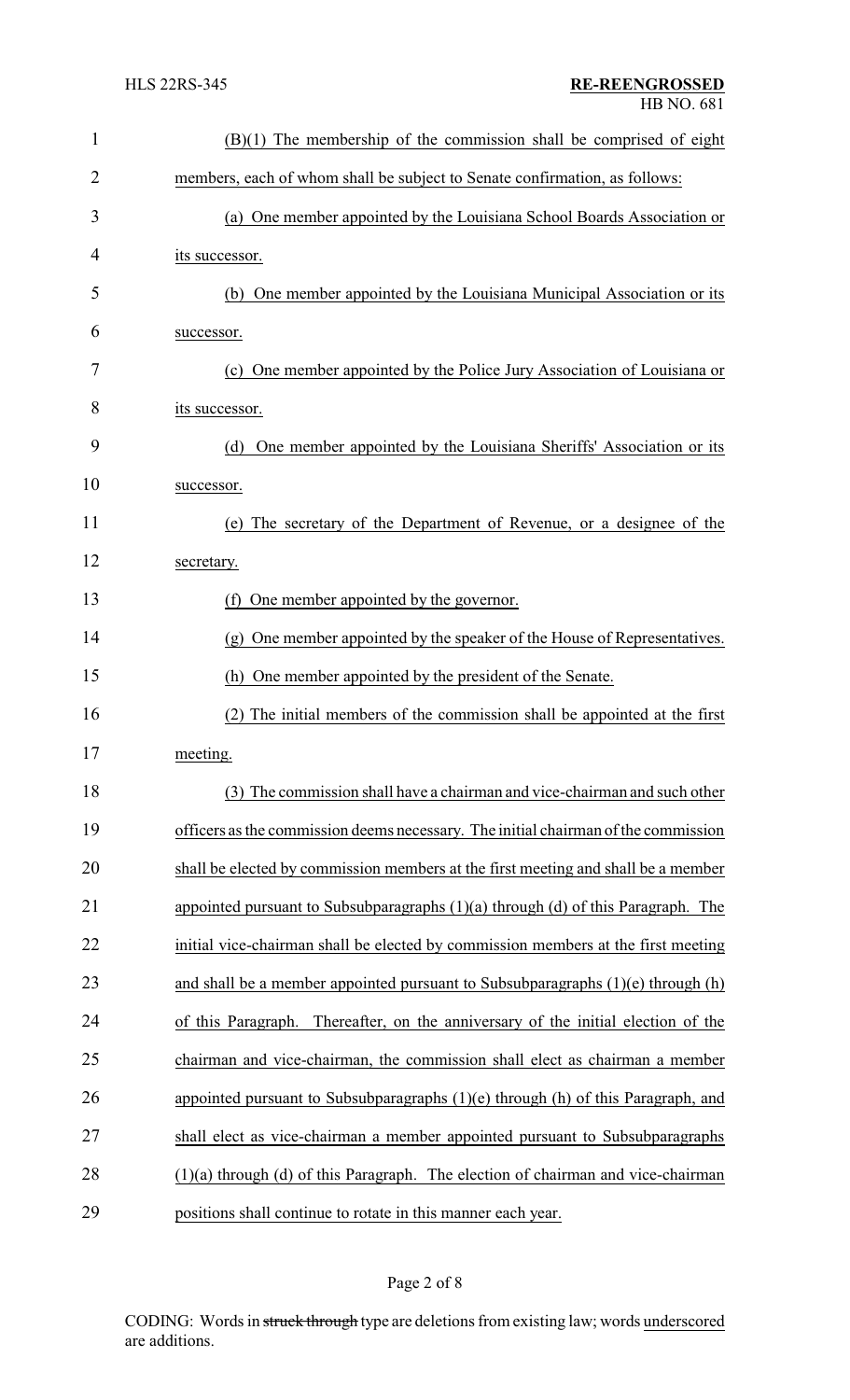| $\mathbf{1}$   | (C) The first meeting of the commission shall be called by the speaker of the           |  |  |
|----------------|-----------------------------------------------------------------------------------------|--|--|
| $\overline{2}$ | House of Representatives no later than one year following the enactment of the          |  |  |
| 3              | statutory provisions as provided for in Paragraph (I) of this Section.                  |  |  |
| 4              | The commission shall:<br>(D)                                                            |  |  |
| 5              | Provide for the streamlined electronic filing and electronic remittance of<br>(1)       |  |  |
| 6              | sales and use taxes levied within the state ensuring prompt remittance of the           |  |  |
| 7              | respective tax returns and monies received electronically by the commission to the      |  |  |
| 8              | single collector for each taxing authority established pursuant to Article VII, Section |  |  |
| 9              | 3 of this constitution, and to the Department of Revenue for distribution. The tax      |  |  |
| 10             | monies received shall, at all times, be and remain the property of the respective       |  |  |
| 11             | taxing authorities or the state.                                                        |  |  |
| 12             | Issue policy advice relative to sales and use taxes levied by all taxing<br>(2)         |  |  |
| 13             | authorities within the state.                                                           |  |  |
| 14             | (3) Develop rules, regulations, and guidance to simplify and streamline the             |  |  |
| 15             | audit process for sales and use taxpayers.                                              |  |  |
| 16             | The commission shall be funded with state and local sales and use tax<br>(E)            |  |  |
| 17             | revenues received by the commission, which are deemed to be reasonable and              |  |  |
| 18             | necessary costs of the administration and collection of sales and use taxes levied by   |  |  |
| 19             | all taxing authorities within the state.                                                |  |  |
| 20             | (F) One year following the first meeting of the commission, the Louisiana               |  |  |
| 21             | Sales and Use Tax Commission for Remote Sellers and the Louisiana Uniform Local         |  |  |
| 22             | Sales Tax Board shall be abolished.<br>The powers, duties, functions, and               |  |  |
| 23             | responsibilities of the Louisiana Sales and Use Tax Commission for Remote Sellers       |  |  |
| 24             | and the Louisiana Uniform Local Sales Tax Board shall be transferred to, exercised      |  |  |
| 25             | by, and under the administration and control of the commission. When the Louisiana      |  |  |
| 26             | Sales and Use Tax Commission for Remote Sellers and the Louisiana Uniform Local         |  |  |
| 27             | Sales Tax Board are abolished:                                                          |  |  |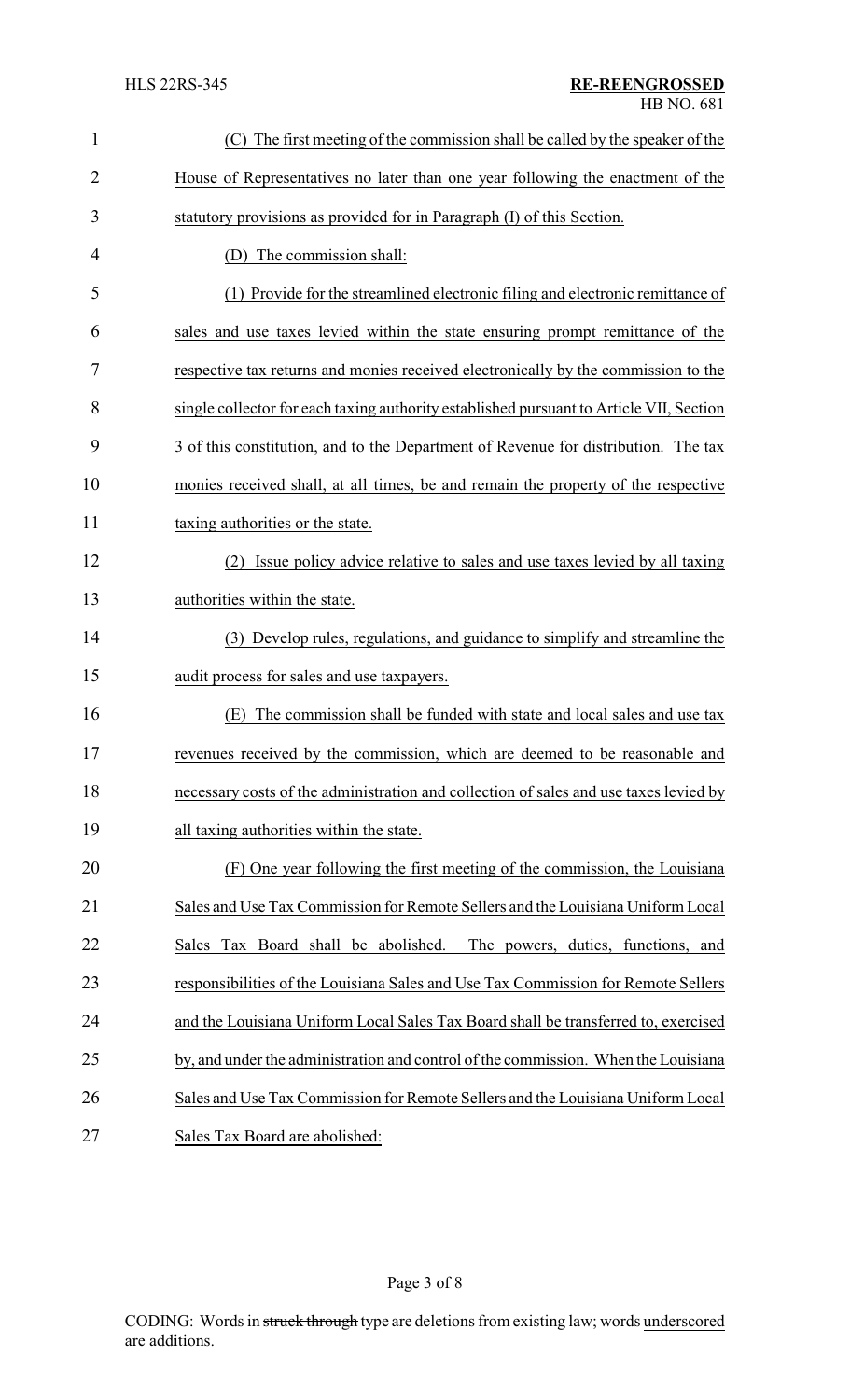| $\mathbf{1}$   | (1) Any reference in law to the Louisiana Sales and Use Tax Commission                    |
|----------------|-------------------------------------------------------------------------------------------|
| $\overline{2}$ | for Remote Sellers and the Louisiana Uniform Local Sales Tax Board shall be               |
| 3              | deemed to apply to the commission.                                                        |
| 4              | All books, papers, records, actions, and other property, heretofore<br>(2)                |
| 5              | possessed, controlled, or used by the Louisiana Sales and Use Tax Commission for          |
| 6              | Remote Sellers and the Louisiana Uniform Local Sales Tax Board are hereby                 |
| 7              | transferred to the commission.                                                            |
| 8              | (3) All employees of the Louisiana Sales and Use Tax Commission for                       |
| 9              | Remote Sellers and the Louisiana Uniform Local Sales Tax Board shall be                   |
| 10             | transferred to the commission.                                                            |
| 11             | (G) The adoption or amendment of any rule by the commission shall require                 |
| 12             | a two-thirds vote of the members of the commission and shall be in accordance with        |
| 13             | the provisions of the Administrative Procedure Act.                                       |
| 14             | (H)<br>All statutory provisions enacted relative to the duties, funding, or               |
| 15             | obligations of the commission shall require the enactment of law by a two-thirds vote     |
| 16             | of the elected members of each house of the legislature.                                  |
| 17             | $(I)(1)$ Absent the enactment of statutory provisions pursuant to                         |
| 18             | Subparagraphs $(D)(1)$ through $(3)$ of this Section, local sales and use tax collection  |
| 19             | shall be as provided in Article VII, Section 3(B) of this Constitution and state sales    |
| 20             | and use tax collection and administration shall be by the Department of Revenue as        |
| 21             | provided by law.                                                                          |
| 22             | (2) Any law enacting provisions pursuant to Subparagraphs $(D)(1)$ through                |
| 23             | (3) of this Section shall require a two-thirds vote of the elected members of each        |
| 24             | house of the legislature. Beginning on the effective date of such law, the provisions     |
| 25             | of Article VII, Section 3(B) of this Constitution shall cease to be effective and shall   |
| 26             | be inapplicable, inoperable, and of no effect for the limited purposes of the             |
| 27             | commission's duties as set forth in Subparagraphs $(D)(1)$ through $(3)$ of this Section. |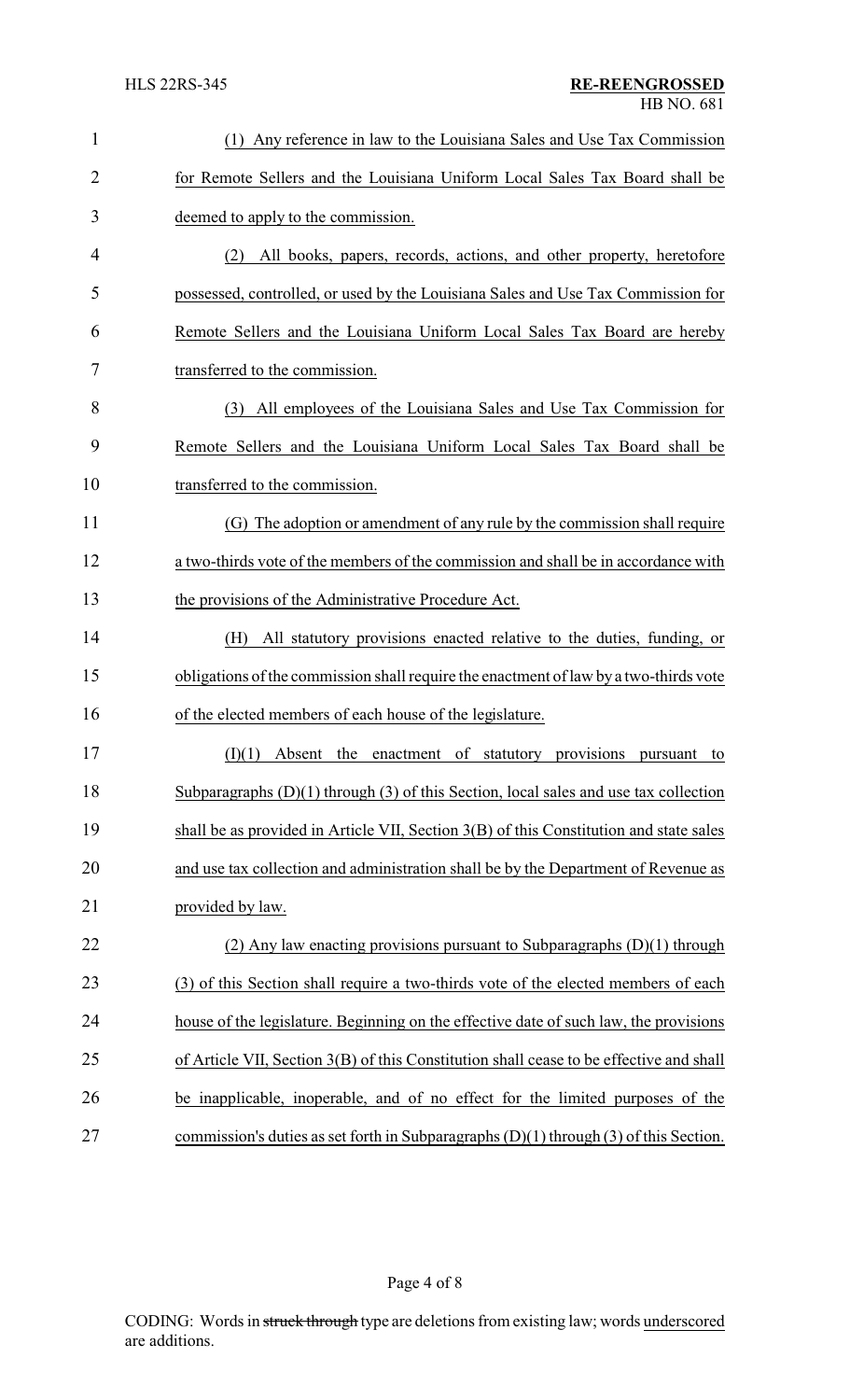| $\mathbf{1}$   | Section 2. Be it further resolved that this proposed amendment shall be submitted             |  |
|----------------|-----------------------------------------------------------------------------------------------|--|
| 2              | to the electors of the state of Louisiana at the statewide election to be held on November 8, |  |
| $\mathfrak{Z}$ | 2022.                                                                                         |  |
| $\overline{4}$ | Section 3. Be it further resolved that on the official ballot to be used at the election,     |  |
| 5              | there shall be printed a proposition, upon which the electors of the state shall be permitted |  |
| 6              | to vote YES or NO, to amend the Constitution of Louisiana, which proposition shall read as    |  |
| $\tau$         | follows:                                                                                      |  |
| 8              | Do you support an amendment to streamline and simplify sales tax                              |  |
| 9              | remittances for business taxpayers? (Adds Article VII, Section 3.1)                           |  |
|                |                                                                                               |  |

## DIGEST

The digest printed below was prepared by House Legislative Services. It constitutes no part of the legislative instrument. The keyword, one-liner, abstract, and digest do not constitute part of the law or proof or indicia of legislative intent.  $[R.S. 1:13(B)$  and  $24:177(E)]$ 

| HB 681 Re-Reengrossed | 2022 Regular Session | Schexnayder |
|-----------------------|----------------------|-------------|
|                       |                      |             |

**Abstract:** Establishes the State and Local Streamlined Sales and Use Tax Commission.

Present law authorizes the state to levy and collect taxes on the sale at retail, the use, the lease or rental, the consumption, and the storage for use or consumption of tangible personal property and on sales of services as defined by law.

Present constitution authorizes the governing authority of any local governmental subdivision or school board to levy and collect taxes on the sale at retail, the use, the lease or rental, the consumption, and the storage for use or consumption of tangible personal property and on sales of services as defined by law, if approved by a majority of the electors voting thereon in an election held for that purpose.

Present constitution authorizes a political subdivision to exercise the power of taxation under authority granted by the legislature.

Present constitution requires all political subdivisions which levy sales and use taxes within a parish to agree among themselves to provide for the collection of sales and use taxes by a single collector or a central collection commission.

Proposed constitutional amendment creates the State and Local Streamlined Sales and Use Tax Commission (commission) as a statewide political subdivision.

Proposed constitutional amendment further provides the commission shall be comprised of eight members who shall be subject to Senate confirmation as follows:

- (1) One member appointed by the La. School Boards Association, or its successor.
- (2) One member appointed by the La. Municipal Association, or its successor.
- (3) One member appointed by the Police Jury Association of La., or its successor.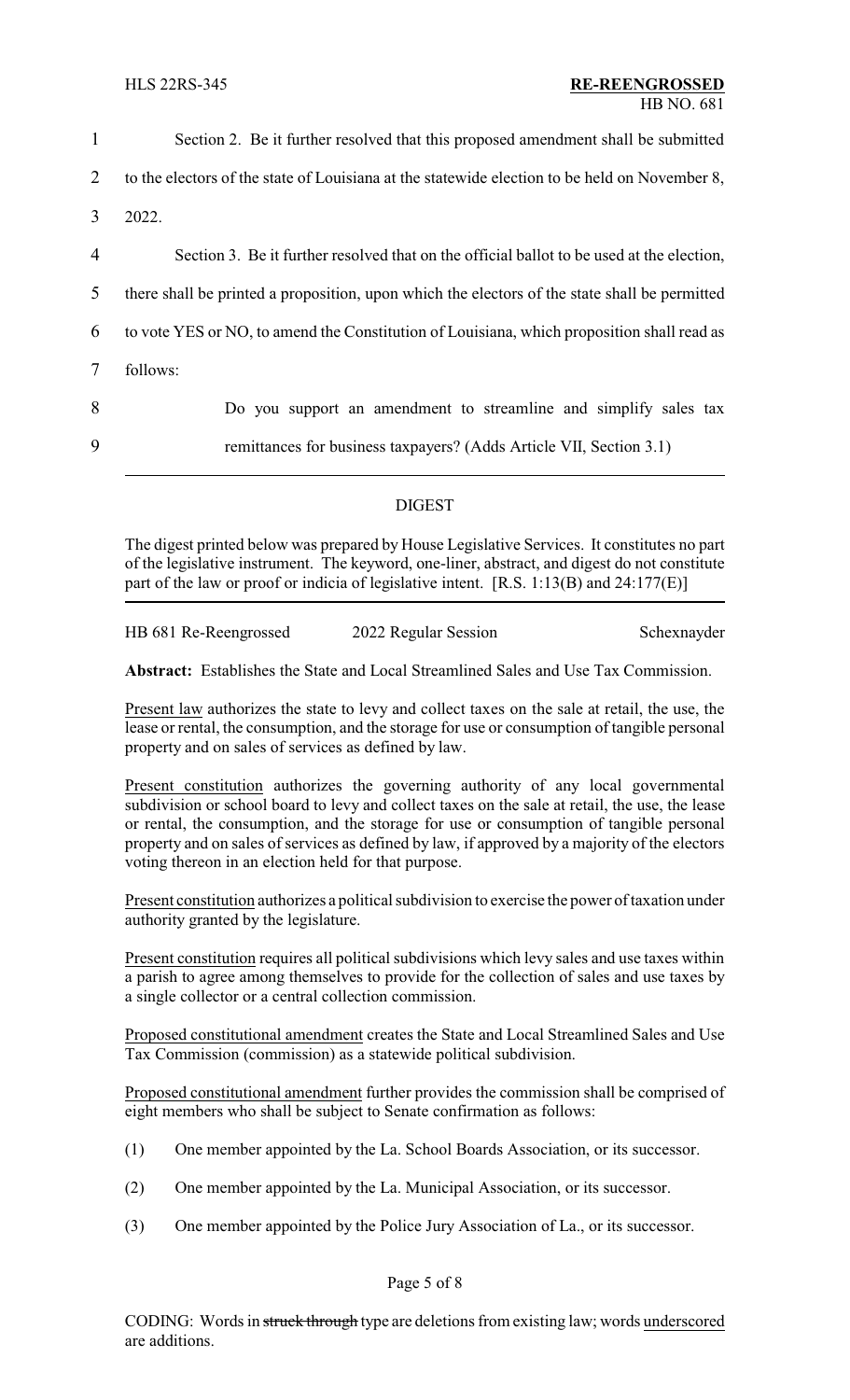- (4) One member appointed by the La. Sheriffs' Association, or its successor.
- (5) The secretary of the Dept. of Revenue, or the designee of the secretary.
- (6) One member appointed by the governor.
- (7) One member appointed by the speaker of the House of Representatives.
- (8) One member appointed by the president of the Senate.

Proposed constitutional amendment provides that the initial members of the commission shall be appointed at the first meeting of the commission.

Proposed constitutional amendment requires the chairman and vice-chairman to be elected annually. Requires the first chairman of the commission to be a member referenced above in Paragraphs (1) through (4) and the first vice-chairman to be a member referenced above in Paragraphs (5) through (8). Further requires the following chairman to be a member referenced above in Paragraphs (5) through (8) and the vice-chairman to a member referenced above in Paragraphs (1) through (4). Requires the chairman and vice-chairman positions to rotate each year in this manner.

Proposed constitutional amendment provides that the first meeting of the commission shall be called by the speaker of the House of Representatives no later than one year following the enactment of statutory provisions pursuant to proposed constitutional amendment.

Proposed constitutional amendment provides that the duties and obligations of the commission shall be determined by law and requires a two-thirds vote of the legislature to enact any statutory provisions relative to the duties, funding, or obligations of the commission.

Proposed constitutional amendment further provides beginning on the effective date of statutory law enacted pursuant to proposed constitutional amendment, the provisions of the present constitution related to the local collection of sales and use taxes shall cease to be effective and shall be inapplicable and inoperable for the limited purposes of the commission's duties as set forth in proposed constitutional amendment.

Proposed constitutional amendment provides that absent the enactment of statutory provisions pursuant to proposed constitutional amendment, local sales and use tax collection shall be as provided for in the present constitution and state sales and use tax collection shall be as provided by present law.

Proposed constitutional amendment provides that the commission shall provide for streamlined electronic filing and electronic remittance of all sales and use taxes levied within the state. Further provides for prompt remittance of all monies collected and specifies that monies collected shall be the property of the respective taxing authority levying the tax.

Proposed constitutional amendment requires the commission to issue policy advice and to develop rules, regulations, and guidance to simplify and streamline the audit process for sales and use taxpayers.

Proposed constitutional amendment requires the commission to be funded by both state and local sales and use tax revenues considered by the commission to be reasonable and necessary costs of administration and collection of sales and use taxes.

Proposed constitutional amendment provides that one year following the first meeting of the commission, the La. Sales and Use Tax Commission for Remote Sellers and the La. Uniform Local Sales Tax Board shall be abolished.

### Page 6 of 8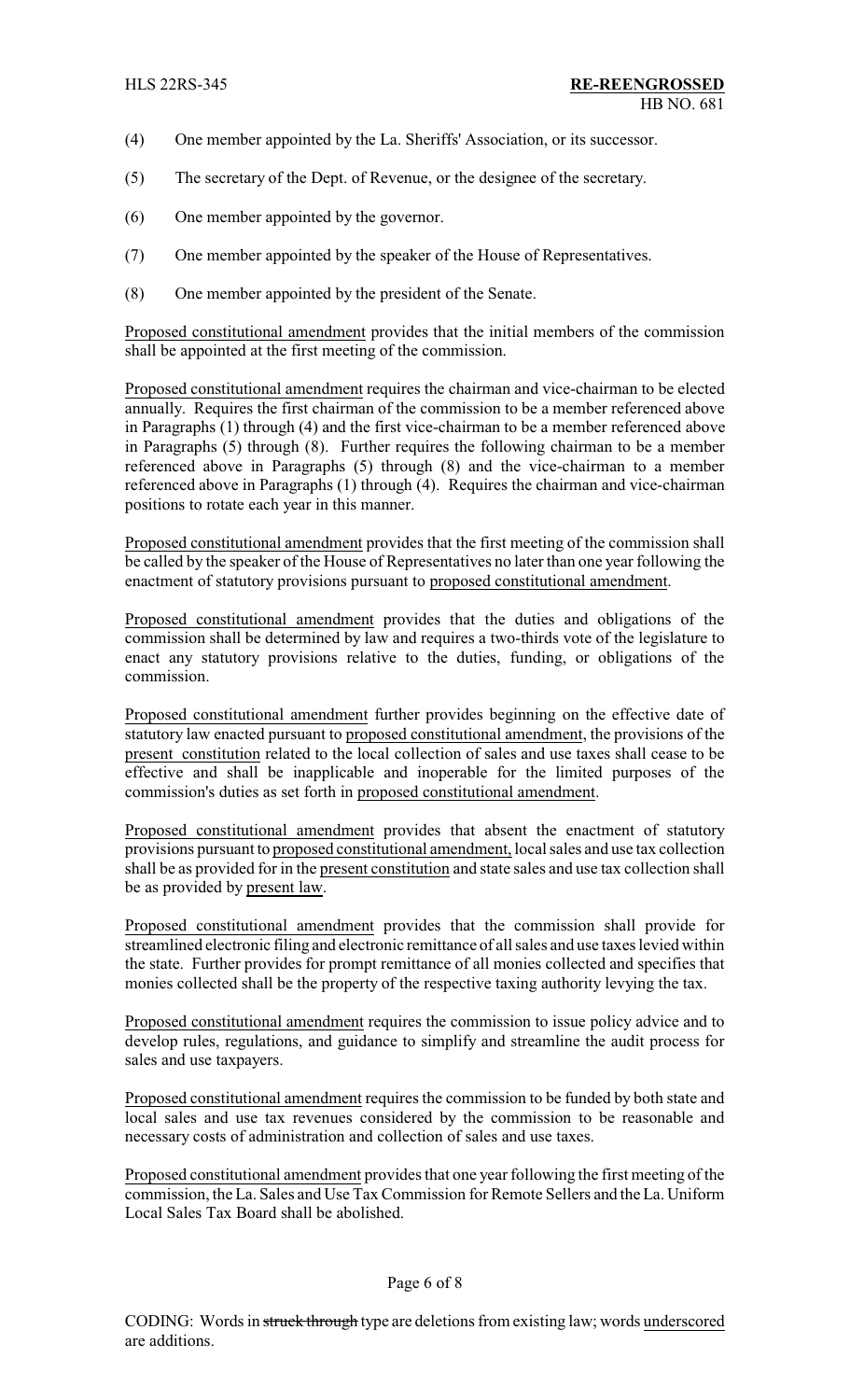Proposed constitutional amendment provides that the powers, duties, functions, and responsibilities of these entities shall be transferred to the commission. Provides that any reference in law to the La. Sales and Use Tax Commission for Remote Sellers and the La. Uniform Local Sales Tax Board shall be deemed to apply to the commission. Further provides that all books, papers, records, actions, property, and employees of La. Sales and Use Tax Commission for Remote Sellers and the La. Uniform Local Sales Tax Board shall be transferred to the commission.

Proposed constitutional amendment provides that the adoption or amendment of any administrative rule of the commission shall require a vote of two-thirds of the members and shall be in accordance with the provisions of the Administrative Procedure Act.

Provides for submission of the proposed amendment to the voters at the statewide election to be held Nov. 8, 2022.

(Adds Const. Art. VII, §3.1)

Summary of Amendments Adopted by House

The Committee Amendments Proposed by House Committee on Ways and Means to the original bill:

- 1. Change the name of the commission from the Streamlined Sales and Use Tax Commission to the State and Local Streamlined Sales and Use Tax Commission.
- 2. Provide that present constitution provisions related to the local collection of sales and use taxes shall cease to be effective and shall be inapplicable and inoperable for the limited purposes of the proposed constitutional amendment when statutory provisions enacted pursuant to proposed law become effective.
- 3. Require the commission to be funded by both state and local sales and use tax revenues collected and deemed by the commission to be reasonable and necessary costs of the administration and collection of sales and use taxes.
- 4. Provide that when the La. Sales and Use Tax Commission for Remote Sellers and the La. Uniform Local Sales Tax Board are abolished one year after the first meeting of the commission, all references in law to these entities shall be deemed to apply to the commission and all books, papers, records, actions, property, and employees of these entities shall be transferred to the commission.
- The Committee Amendments Proposed by House Committee on Civil Law and Procedure to the engrossed bill:
- 1. Amend the ballot language.

The House Floor Amendments to the reengrossed bill:

- 1. Require the appointment of commission members to be subject to Senate confirmation.
- 2. Change the appointment of initial members of the commission from no later than one year following the effective date of proposed constitutional amendment to at the first meeting of the commission.
- 3. Change the deadline for calling the first meeting of the commission from two years following the effective date of proposed constitutional amendment to one year following enactment of statutory provisions as required by proposed constitutional amendment.